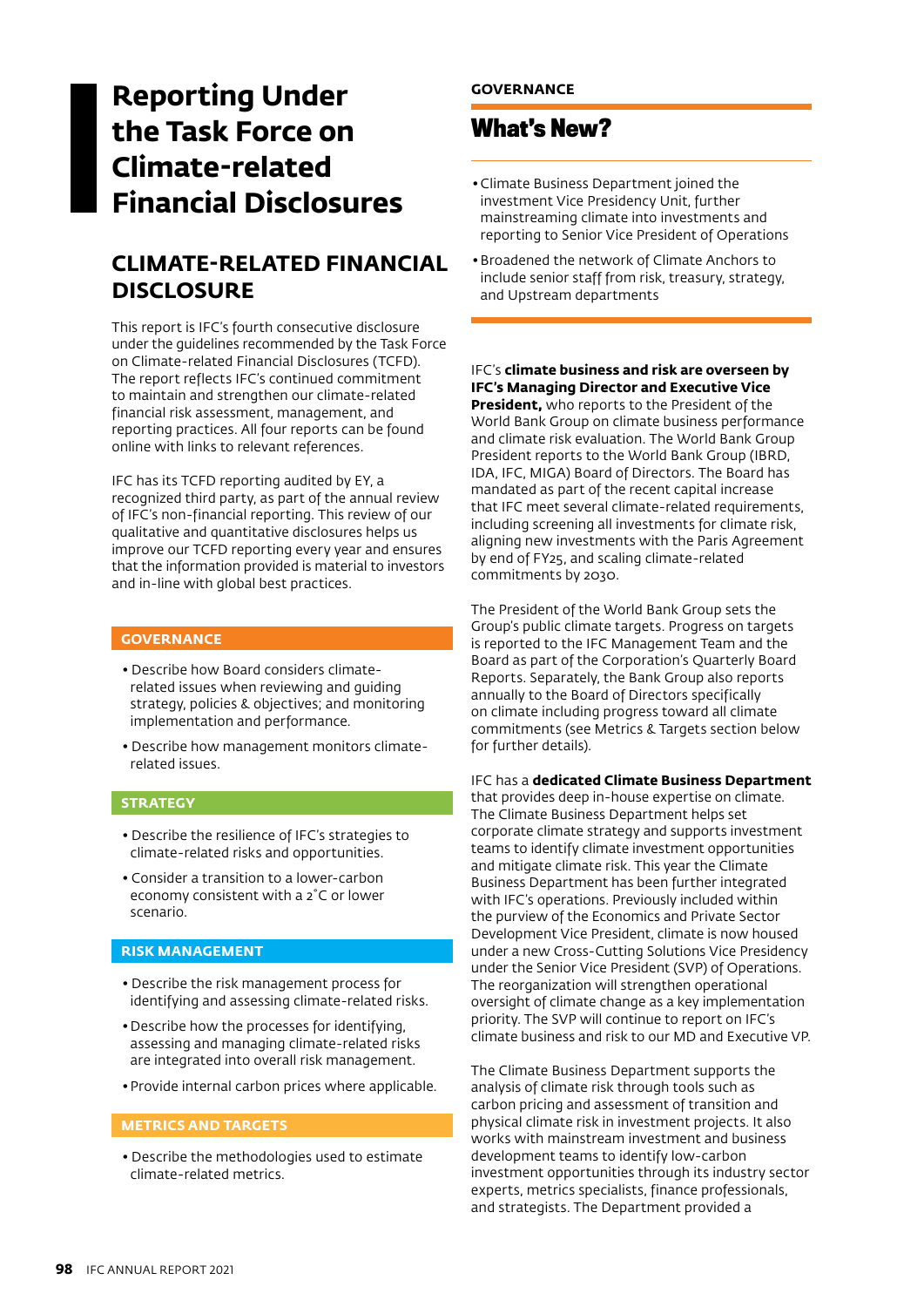technical briefing on climate finance to the Board on May 25, 2021, and will be reporting individual climate finance numbers to the Board going forward.

IFC's **Climate Anchors Network** continues to integrate climate business throughout the Corporation. The Climate Anchors Network comprises senior staff in each industry and regional department as well as key operational departments including Legal and Compliance Risk, Corporate Risk Management, and Environmental and Social teams. Regional and departmental Climate Anchors jointly report to their department Director and to the Climate Business Director. This year, a credit officer, a specialist from IFC's Upstream department (IFC's new market development unit), a senior syndications officer from the Treasury department, and a principal strategy officer on IFC's global sustainability strategy joined the Climate Anchors Network.

IFC **regularly consults with peers** to further common understanding of good practices. The TCFD informal working group of multilateral development banks (MDBs) convened by IFC in the last fiscal year continues to gain momentum, encouraging the sharing of new approaches to help each organization integrate TCFD more comprehensively into their operations. In its capacity as Chair of the MDB Climate Group in the first half of FY21, IFC launched a technical webinar series for MDBs on topics such as evolving standards (e.g., EU taxonomy), adaptation benefit mechanisms, and climate markets (Article 6 of the Paris Agreement.)

IFC has also engaged with 2<sup>°</sup> Investing Initiative, Citi, Oliver Wyman, PCAF-Navigant, Potsdam Institute, Standard Bank, Science-Based Targets Initiative, S&P Global Trucost, UNEP-FI, and WSP, among others. More broadly, IFC retains membership in several climate-related corporate leadership initiatives, such as the Principles for Responsible Investment, the TCFD (where IFC is a supporting institution), One Planet Summit, the One Planet Lab, the Global Green Bond Partnership, the Green Bond Principles (of which IFC was elected Chair) the Carbon Pricing Leadership Coalition, and the Fashion Industry Charter for Climate Change (where IFC is a supporting institution.)

### **STRATEGY**

# **What's New?**

- The World Bank Group's new Climate Change Action Plan FY21–25 was endorsed by the Board
- •IFC committed to aligning 85 percent of Boardapproved real sector operations with the goals of the Paris Agreement starting in July 2023 and 100 percent starting in July 2025
- New Upstream business development unit: Climate percentage of business development actively tracked under Upstream activities
- FY21 own-account investment in climate: \$4 billion
- FY21 mobilization of external private capital: \$3.7 billion

### **Increasing IFC's investment in climate business.**

In FY21, IFC's total climate-related commitments were over \$4 billion, or 32 percent of our new investments (see Table 1). Despite the economic ramifications of the ongoing COVID-19 pandemic, IFC's climate commitments — both own account and mobilization — saw a year-on-year increase.

**Climate Change Action Plan.** In June 2021, the World Bank Group Board endorsed its new Climate Change Action Plan (CCAP) for FY21–25, which will support countries and private sector clients to maximize the impact of climate finance, aiming for measurable improvements in adaptation and resilience and measurable reductions in emissions.

As part of the new commitments, IFC will increase its direct climate financing to 35 percent of total commitments on average over the five-year period, significantly higher than the 26 percent average achieved between FY16–20. IFC is also committed to aligning our financial flows with the objectives of the Paris Agreement. Starting July 1, 2023, 85 percent of Board-approved real sector operations will be aligned with the Paris Agreement's goals, and 100 percent of these will be aligned starting July 1, 2025. A similar approach will be taken for financial institutions and funds once a methodology has been finalized amongst MDBs.

As part of the CCAP, IFC will focus on five transformative key systems that generate over 90 percent of global GHG emissions — energy; agriculture, food, water, and land; cities; transport; and manufacturing. Each is underpinned by our investments and products through local financial institutions. We recognize that many carbonintensive industries such as cement, chemicals, steel, and heavy transport are essential to economic development and are currently without low-carbon alternatives. IFC is helping carbon-intensive client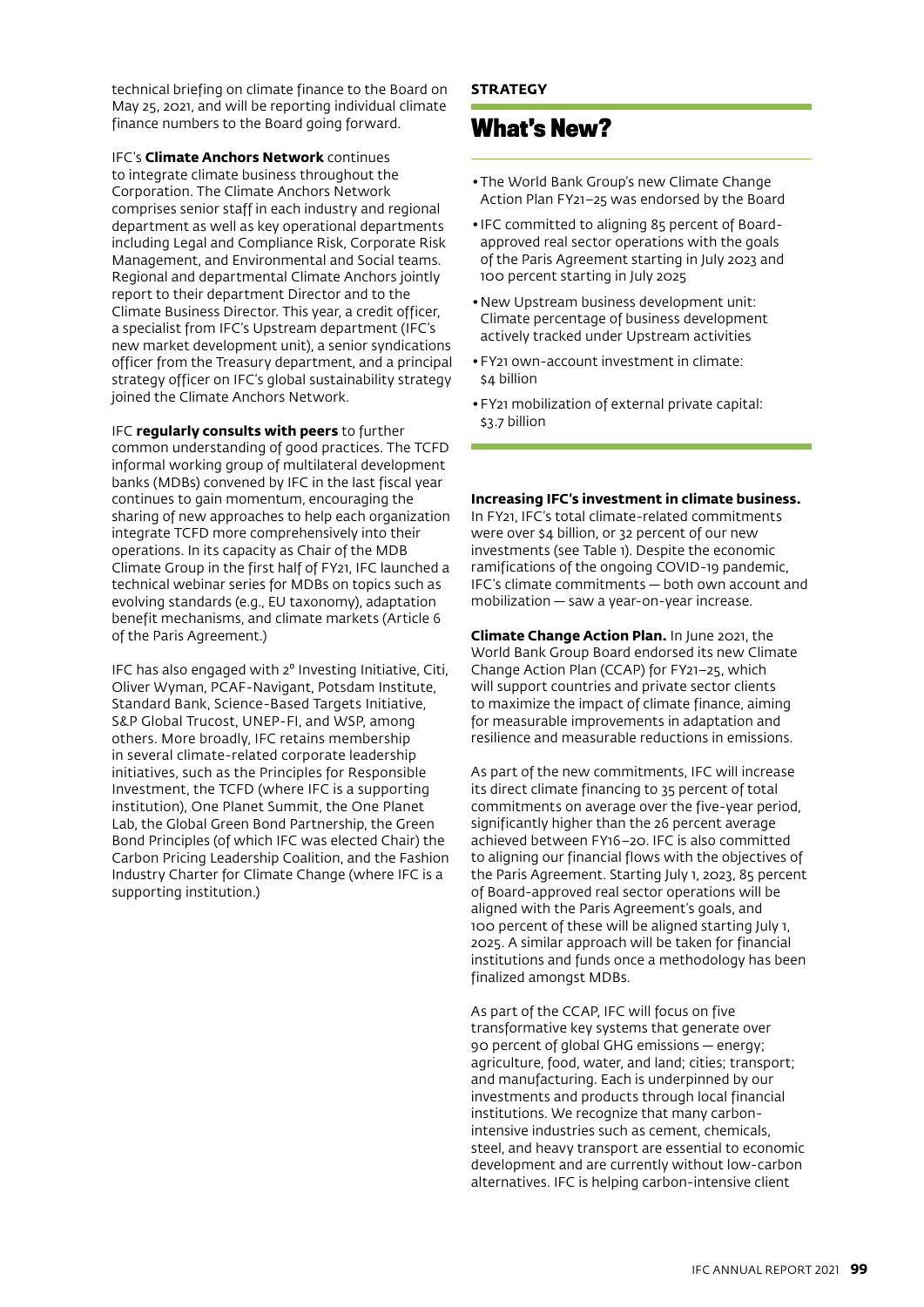| Table 1: Climate Change Commitments: Five-Year Trend |  |
|------------------------------------------------------|--|
|------------------------------------------------------|--|

| <b>TOTAL CLIMATE FINANCE COMMITMENTS</b><br>(US\$ MILLIONS) | <b>FY21</b> | <b>FY20</b> | <b>FY19</b> | <b>FY18</b> | <b>FY17</b> | <b>FY16</b> |
|-------------------------------------------------------------|-------------|-------------|-------------|-------------|-------------|-------------|
| Own account long-term finance (LTF)                         | \$4,021     | \$3.324     | \$2,603     | \$3.910     | \$2.996     | \$1.986     |
| Core mobilization                                           | \$3.610     | \$3.500     | \$3.172     | \$4,542     | \$1.775     | \$1.285     |
| <b>Total</b>                                                | \$7.631     | \$6.824     | \$5.775     | \$8,452     | \$4,771     | \$3.271     |

# **Figure 1: IFC Climate Business as a Percentage of Total Own Account Commitments: Ten-Year Trend**



companies to decarbonize their business and improve financial sustainability, ultimately reducing the carbon risk of IFC's portfolio.

**Integrating low-carbon and resiliency across sectors.** IFC continues to diversify our climate business, identifying new areas of growth. In

FY21, IFC retained strong climate business (our own account investment as well as mobilization) through FIs (\$3.4 billion), and in resource efficiency (\$1.6 billion), renewable energy (\$1.4 billion), green buildings (\$611 million), and climate-smart agribusiness and forestry (\$341 million).

# **Table 2: Three-Year Average Climate Investment in Key Sectors Total (Own Account + Mobilization)**

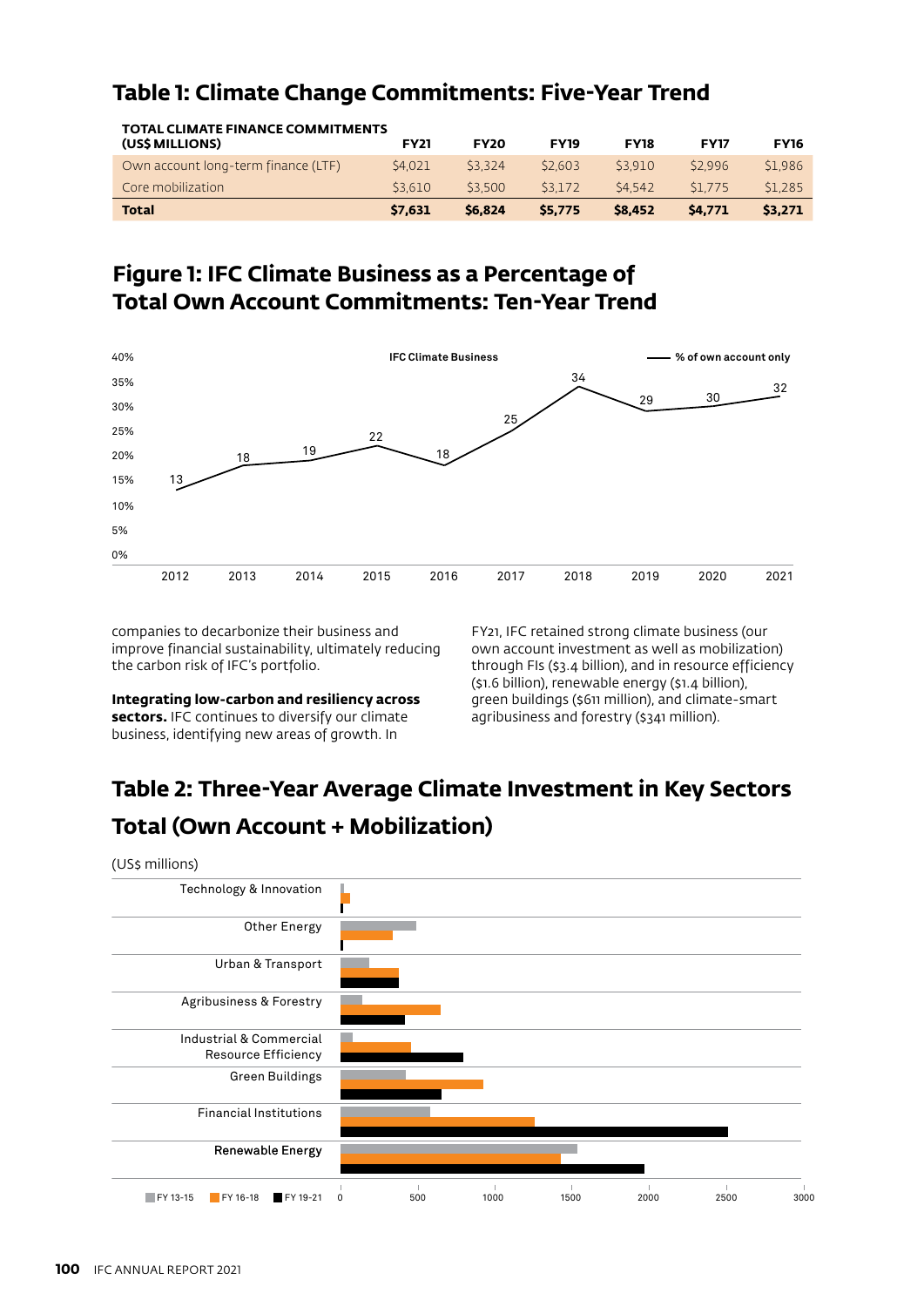**Targeting new areas of growth:** In addition to growing IFC's existing climate business, IFC continues to target new areas of growth.

- •**Buildings:** In FY21, we expanded our EDGE green buildings team with two new hires, reflecting our belief that this sector presents a significant opportunity for climate-smart investment. IFC's EDGE certification now includes EDGE, EDGE Advanced, and a zero-carbon certification. In the last year, IFC has expanded its green buildings offer to warehouses and banks. Drawing from our experience with EDGE, we have also developed and are piloting the Building Resilience Index, a new tool to help building developers assess and report to banks and insurers location-specific climate change related risks and risk mitigation measures that address these risks.
- •**Transport:** IFC supports the WBG approach to low-carbon resilient transport including integrated transport systems (including public transit), digital technologies, commercial transport (including shipping), and increasing the share of electric vehicles in the global fleet — particularly as the global power sector decarbonizes. A near-term IFC focus area is electric buses for public transit in cities, which will combine some of these approaches, leverage IFC's Upstream programs to develop a pipeline of new investments and enhance IFC's experience in the sector.
- •**Manufacturing:** IFC finds that the largest mitigation potential in manufacturing globally lies in energy-intensive and material conversion industries. IFC will transition its investments across heavy manufacturing industries by applying three key principles. First, IFC will not support new coal-fired power projects or wet process plants in cement. Second, IFC will differentiate the sustainability and climate "bar" for investments based on the development stage of client countries and will promote progressive transitional sustainability improvements. Third, IFC will assess each project's sustainability and climate-related drivers, such as energy source and alternatives, materials used and alternatives, products produced and alternatives, and process technology, striving for best-in-class production processes.
- •**Cities:** In FY21, we launched the new Advance Practices for Environmental Excellence in Cities (APEX) initiative to help build markets and also identify low-carbon and resilient investment opportunities in cities.
- •**Energy:** In addition to continuing investments in traditional renewable energy, IFC is building its investment potential in new technologies such as offshore wind, hydrogen, and battery storage. Offshore wind projects have mostly been in industrialized countries, however, as the technology costs are declining, IFC is working with the WB and MIGA to create an investment pipeline in emerging economies. Green Hydrogen investments are on a longer-time horizon, however, IFC is building internal capacity and tracking market players.
- •**Nature-based Solutions:** As noted in the Climate Change Action Plan, IFC is also examining investment opportunities in biodiversity and naturebased solutions (NBS). IFC is part of the working

group on the Taskforce for Nature-related Financial Disclosure (TNFD), building upon its experience with the TCFD. IFC is beginning to develop sector-wide approaches to integrate biodiversity considerations at the earliest stages of landscape planning, particularly in agriculture and infrastructure. IFC will develop new approaches and business models to support biodiversity finance and explore catalyzing private financing in its client markets.

- •**Agriculture:** IFC continues to transition its climatesmart agribusiness by focusing investments in three strategic areas: (i) helping improve productivity while reducing input use and GHG emissions per ton of output, especially through precision farming and regenerative or conservation agriculture; (ii) making livestock production more sustainable while increasing productivity; and (iii) reducing postharvest losses in supply chains globally (e.g. through improved logistics and distribution, appropriate packaging solutions, modern storage facilities, and cold chains).
- **Sustainable Finance: IFC is expanding its** sustainable finance products beyond green loans and green bonds to offer blue bonds and blue loans, sustainability-linked finance, and climate transition products. IFC has developed a working framework for the sustainability-linked and transition financial features in FY21.

**Investing in the Green Rebuild.** Given global market challenges resulting from the COVID-19 pandemic, IFC is providing immediate liquidity to clients and planning for investments that help rebuild hard-hit economies. IFC is identifying where new liquidity support to companies in emerging markets can be connected to lower-carbon pathways and a more resilient rebuild. IFC published its Ctrl-Alt-Delete: A Green Reboot paper in FY21, which identified potential investment opportunities of over \$10 trillion in emerging markets in driving a greener economic recovery from COVID-19 and catalyzing a just climate transition. The Climate Business Department works with the industry teams to define our own approach to a green economic recovery and identify potential investments in emerging markets for the same.

#### **Building a pipeline of low-carbon and resilient**

**projects.** As part of IFC 3.0, we are increasing our capacity to create new markets for climate solutions. IFC has created Upstream units embedded across industries and regions to build opportunities for investments in three to five years. Upstream activities consist of pre-investment work such as technical assistance, capacity building, and support to private clients and governments including on regulatory frameworks and reform, often in collaboration with the World Bank and the Multilateral Investment Guarantee Agency. Upstream activities prioritize climate-related business development to help prepare markets for a low-carbon future — IFC actively tracks and updates its management team on the climate percentage of our Upstream pipeline, allowing the management team a line of sight on our green business and portfolio in coming years.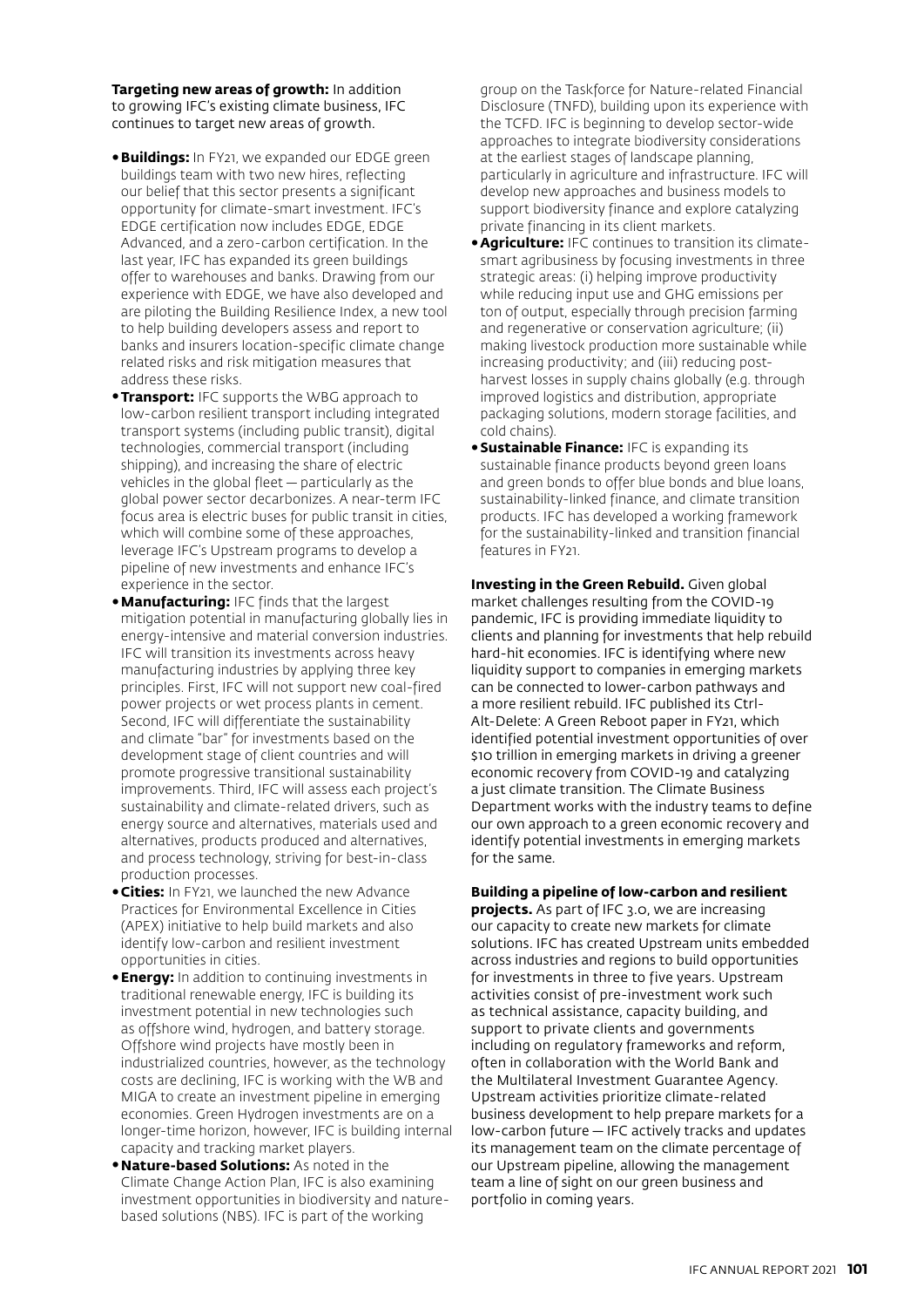In addition, we are working with clients and other financial institutions in emerging markets to improve their climate risk management capacity and their TCFD reporting, which will help IFC have better insight into our investees' climate risk exposure.

**Internal incentives.** This year, IFC initiated the first-ever **Climate Cup**, co-sponsored by the Climate Business Department and the Disruptive Technologies and Funds Department, to select IFC's most innovative climate project. The virtual competition kicked off with a "Sweet Sixteen" roster of IFC's climate projects dating back to 2005 and was won by Belgrade Waste-to-Energy (WtE), the first privately financed large-scale WtE project in the Balkan region and among the largest Public-Private Partnership transactions in Serbia.

To further create fluency in low-carbon markets among investment staff, the Climate Business Department held **trainings** across regional and operational teams to familiarize staff with key market and policy trends, business opportunities, and available tools and resources on climate business. Some topics covered included evolving markets for green bonds, sustainability-linked and transition finance. The department will continue to expand trainings across regions and tools.

**Resilience of strategy.** In FY21, IFC road-tested leading market approaches to scenario analysis and found them to be unsuitable for evaluating the resilience and risk of IFC's portfolio, which mainly comprises unlisted, private clients in emerging markets. IFC is now exploring the development of a bespoke methodology.

While we navigate this top-down approach to climate scenario analysis, IFC has begun to implement several interim bottom-up measures to ensure the resilience of our investments. IFC has been conducting deep dives to embed climate into country investment strategies and sectoral strategies for high-emitting sectors like chemicals and power. IFC, along with the World Bank and MIGA, is creating joint Country Climate & Development Reports (CCDRs) that identify the potential, biggest climate opportunities in each country. These reports will be overseen by IFC Vice Presidents and chaired by IFC Regional Directors and led by the country offices. The report writing exercise will further build internal climate capacity in country offices and integrate climate opportunities and risks into the core strategic decisions.

In addition, IFC is developing a systematic methodology to evaluate the alignment of our investments in hard-to-abate sectors with countries' NDCs on a project-by-project referral basis. This is particularly essential for investments in key transition sectors such as gas-fired power in the least developed countries. We are using this analysis to understand where such investments

are acceptable given climate and development realities. IFC's NDC alignment methodology will continuously evolve as we monitor how countries' NDCs are updated and as our business moves toward alignment with the Paris Agreement.

### **SECTOR SPOTLIGHT: An Opportunity to Green Cities**

As cities grapple with meeting the needs of their growing populations and tackling challenges such as housing, air pollution, congestion, and energy access, there is a strong need and an opportunity to ensure a green approach to urbanization. IFC estimates that there is a \$29.4 trillion climate investment opportunity in emerging market cities around the world, in key sectors such as renewable energy, public transport, waste, electric vehicles, water, and green buildings.

Between FY18 and FY20, IFC invested over \$400 million in the urban and transport sector. We have been working on the development of new global products and initiatives to grow our cities' business in a climate-smart manner. The goal is to prioritize climate-smart investments that help cities leverage strapped public funding by bringing in significant private sector investment to generate jobs while addressing other vital issues like greenhouse gas reduction and resource shortages. To this end, in FY21, IFC launched the APEX (Advance Practices for Environmental Excellence in Cities) Program, a new initiative to green cities.

The APEX Program will support cities to accelerate the implementation of policy actions and investments that significantly contribute to transitioning to low-carbon and resourceefficient growth pathways.

The Program will combine both product development and technical assistance to help cities identify low carbon investments and track their impact, thereby developing a pipeline for climate financing. It will launch a digital tool for diagnostic purposes and create a scalable approach for developing Climate Action Plans. Lessons from pilot cities will be integrated into the APEX approach to replicate across emerging market cities.

APEX will be key to achieving a post-COVID-19 green recovery by identifying investment opportunities and accelerating the implementation of strategies to establish green cities in emerging markets.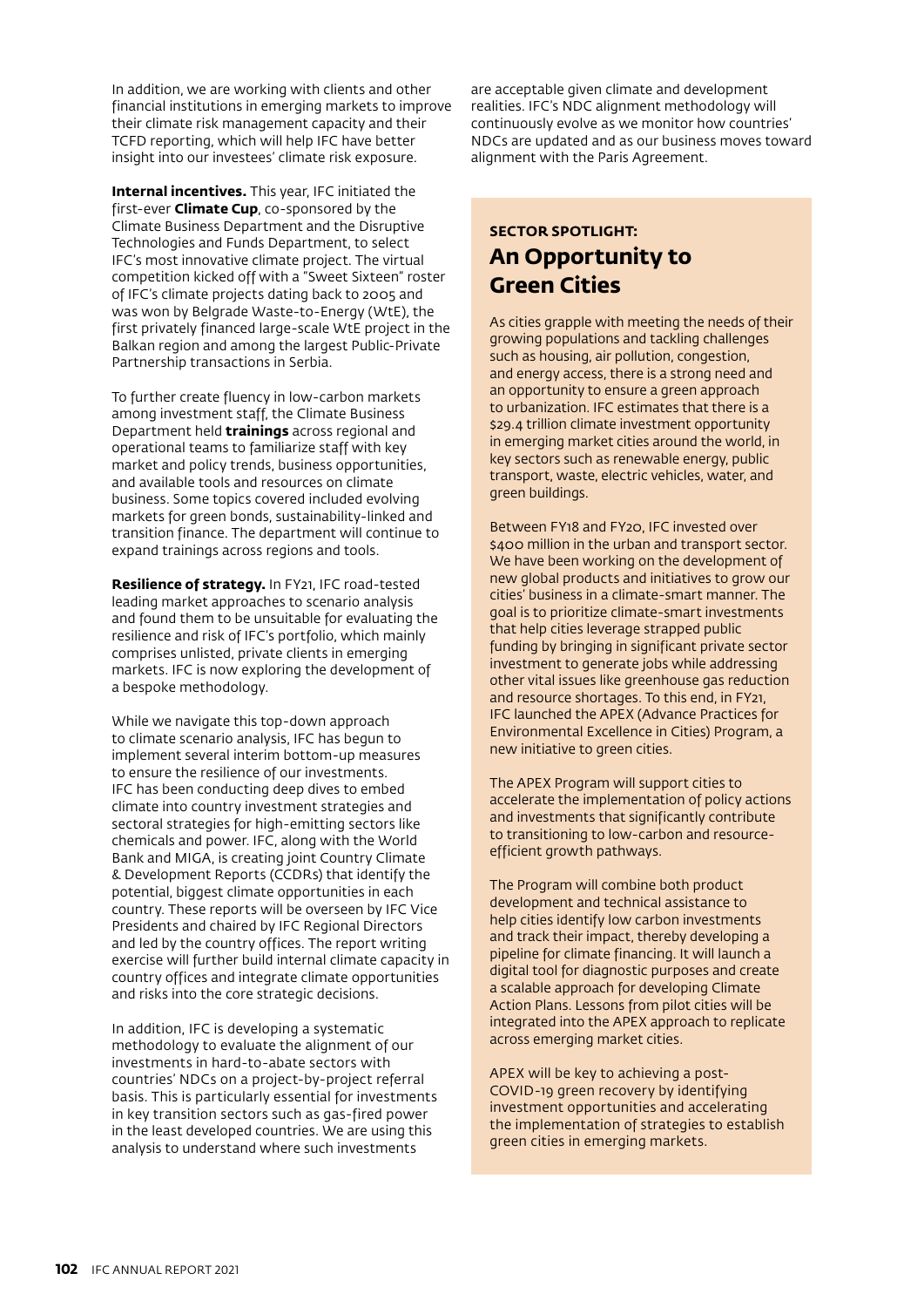# **What's New?**

- Portfolio assessment of IFC's exposure to physical climate risk by sector and country
- •Inclusion of carbon pricing assessment in board papers of all real sector projects with annual emissions over 25,000 tCO<sub>2</sub>e and known use of proceeds

In FY21, IFC continued to expand our existing climate risk management of both physical and transition risk. IFC continues to integrate climate in its risk, credit, and investment operations via the interdepartmental working group on climate risk that was formed in FY20. Over the last year, the working group convened to integrate climate risk into IFC's investment decisions. In addition, IFC will align its direct investments with the goals of the Paris Agreement, using a screen that covers both transition and physical climate risks (see the section on targets).

**Physical risk.** IFC screens projects for climate risk in an expanding number of sectors. During project appraisal, IFC's project teams assess potential direct and indirect effects that climate-related impacts may have on the project's financial, environmental, and social performance. Potential risks are further explored and, where necessary, addressed and mitigated through a variety of measures that may include operational or CAPEX interventions. Screening has been mainstreamed for the roads, ports and waterways, airports, forestry, insurance, and pulp and paper sectors; screening for mining and hydropower were mainstreamed as of July 1, 2021. As part of IFC's commitment to the Paris Alignment under the new CCAP, IFC is committed to expanding physical climate risk screening to all real sector projects by FY23, and all remaining projects by FY25.

In FY21, IFC has also developed a forward-looking tool to assess the exposure of IFC's portfolio to key physical climate hazards by sector and country. Identification of elevated exposure to climate impacts corresponds to the combination of sub-sectoral sensitivities, project characteristics, and location. The dominant drivers in IFC's most exposed operations include those related to water, such as water stress, drought, and flood. This tool was validated using our portfolio from 2016 to 2019, which was assessed for physical climate impact using supervision reports.

**Transition risk.²** IFC uses carbon pricing to address transition risk and avoid stranded assets. Since May 2018, a carbon price is included in the economic analysis of project finance and corporate loans with defined use of proceeds in the cement, chemicals, and thermal power generation sectors, where estimated annual project emissions are over 25,000 tons of carbon dioxide equivalent. IFC includes the impact of the carbon price on the project's economic performance in Board papers. The price levels will continue to be consistent with the High-Level Commission on Carbon Prices and with the World Bank.

IFC follows the WBG practice of not investing in greenfield coal power generation. In 2019, IFC extended this practice to Upstream oil and gas investments. In the last ten years, IFC has had no new investments in coal mining or coal power generation projects.

As part of our efforts to address climate risks and minimize indirect exposure to coal-related projects, IFC does not provide loans to financial institutions for coal-related activities. To further reduce exposure to coal, IFC no longer provides general-purpose loans to financial institutions. Targeted loans are directed to key strategic sectors, such as micro-, small-, and medium-size enterprises, women-owned businesses, climate-related projects, and housing finance. The use of proceeds is disclosed on IFC's Project Information Portal. Through our Approach to Greening Equity Investments for new equity and equity-like investments, IFC seeks to help our financial institution clients increase their climate lending and reduce their exposure to coal-related projects to zero or near-zero by 2030.

As noted above, IFC has begun to assess our investments for how they align with the project country's NDC, which we consider to be indicative of future climate-driven policy changes. For further details, see the *Resilience of Strategy* section.

In addition to minimizing risk in new investments, IFC is analyzing our active portfolio for exposure to transition risk, with the aim to identify key sectors or regions requiring additional risk mitigation focus. In addition to evaluating existing investments, we are developing financial (debt) products in line with the ICMA Climate Transition Finance Handbook that can assist carbon-intensive companies/clients with the transition to a more sustainable pathway. An investment will be considered by IFC as contributing to transition if it displaces higher emitting options or documents negative net GHG emissions provided it supports the penetration of lower-emitting options and aligns with the goals of the Paris Agreement. IFC's decarbonization efforts will be based on ICMA's handbook.

<sup>1.</sup> Physical risks are those resulting from disruptions and impacts of climate change-related events and can be both acute and chronic. Examples of physical risks include droughts, floods, increasing sea levels, rising temperatures, etc. that may have an impact on supply chains, operational capacity, damage to physical assets, and other aspects of the business.

<sup>2.</sup> Transition risks are those faced by investors as part of the global shift to a low-carbon economy. Examples of transition impacts include changes in climate and energy policies, a shift to low-carbon technologies, changes in consumer preferences, and reputation and liability issues. Transitional impacts can vary substantially depending on scenarios for policy and technology changes.